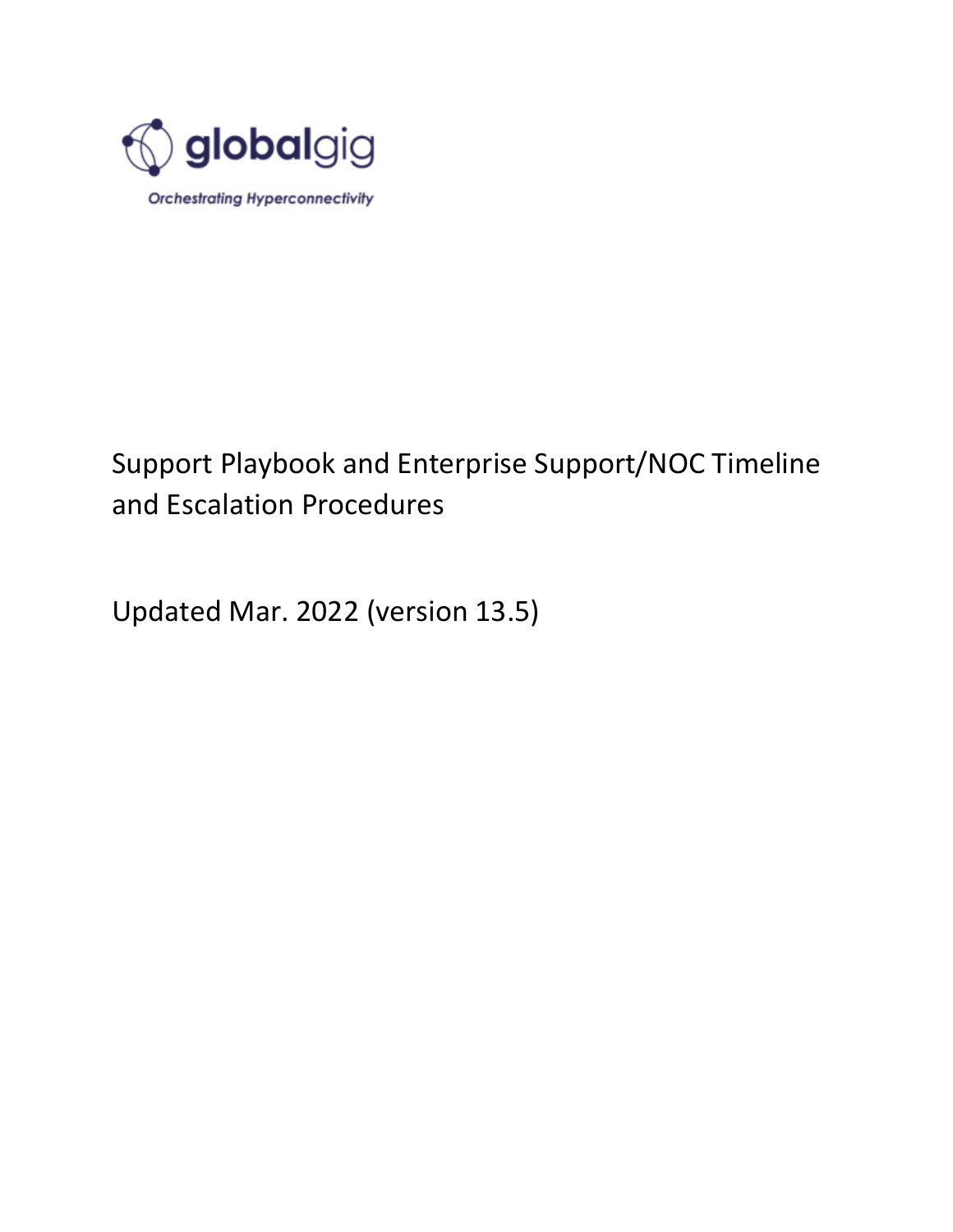

## Alarming/Ticketing

Globalgig has alarming set up in the hardware monitoring tool to identify if the router has gone offline (or is flapping, defined as 3 hard-down events followed by a recovery event within 2 consecutive hours) based on the following parameter(s):

#### **Up/Down: An alarm that that is triggered by the router going offline.**

- $\circ$  When an alarming threshold has been exceeded, the monitoring tool will automatically open a ticket into Globalgig's ticketing system.
- o The ticket is triaged for 15 mins to verify that the trouble hasn't been resolved. o If not resolved, the ticket is moved into the Tier 1 ticket queue.
- o Depending on the Priority or Severity Level (see chart below), the Tier 1 tech has an MTTA SLA to pick up the ticket and start working it.
- $\circ$  Globalgig Tier 1 tech escalates to Tier 2 as needed and based on the following parameters:
	- o Parameter 1 System access limitations.
	- o Parameter 2 Tier 1 trouble shooting options have been exhausted.
	- o Parameter 3 Upon customer request.
- $\circ$  Globalgig works the tickets with the partner vendors at the same targeted levels that Tier 1 and Tier 2 NOCs push for.
- $\circ$  Globalgig will provide ticket status to the customer, based on the ticket status SLA in the Priority Level chart below.
- o Globalgig works to resolve ticket within the MTTR SLA, again based on the Priority or Severity Level.
- $\circ$  Globalgig will provide an RFO for an isolated issue for a customer within 10 business days of closure of the ticket upon request.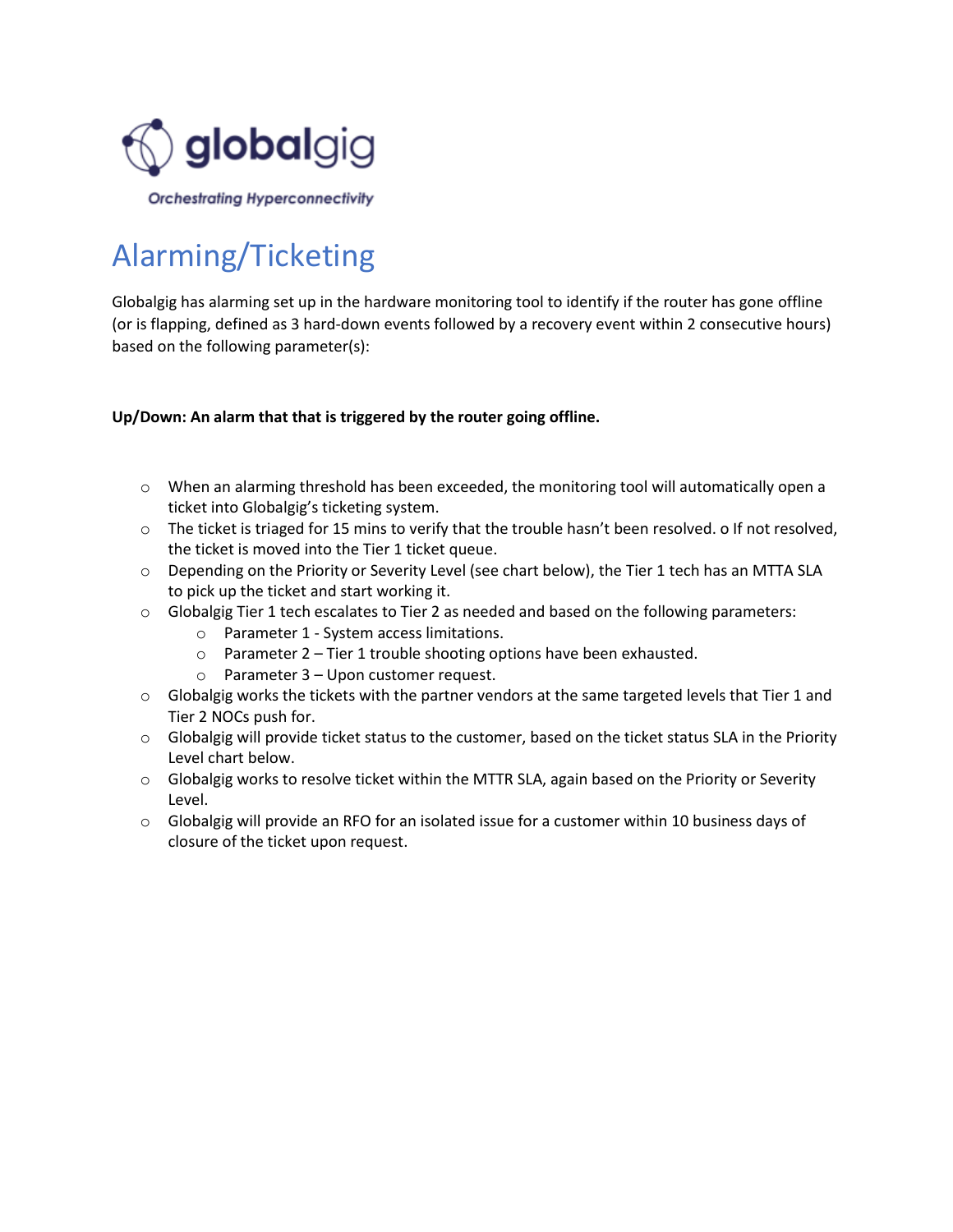

## Trouble Ticket Priorities (Severity Levels)

Globalgig uses four primary designations to categorize a customer's service impairment. Customers can expect the following targeted standards for these priorities.

| Priority/             | <b>Definition</b>   | <b>MTTA</b> | <b>Ticket Updates</b> | <b>MTTR</b> |
|-----------------------|---------------------|-------------|-----------------------|-------------|
| <b>Severity Level</b> |                     |             |                       |             |
| Priority 1            | 50% or more of      | 15 Minutes  | Hourly                | 4 Hours     |
| (Urgent)              | the customer's      |             |                       |             |
|                       | services are        |             |                       |             |
|                       | completely down     |             |                       |             |
|                       | at a site           |             |                       |             |
| Priority 2            | Less than 50% of    | 30 Minutes  | Hourly                | 8 Hours     |
| (High)                | the customer's      |             |                       |             |
|                       | services are down   |             |                       |             |
|                       | at a site           |             |                       |             |
| Priority 3            | Individual user's   | 45 Minutes  | Every 4 hours or      | 24 Hours    |
| (Normal)              | service or          |             | by next business      |             |
|                       | functionality is    |             | day                   |             |
|                       | affected            |             |                       |             |
| Priority 4            | Routine technical   | 60 Minutes  | Every 8 hours or      | 36 Hours    |
| (Informational)       | issue, such as      |             | by next business      |             |
|                       | improper time on    |             | day                   |             |
|                       | phone or caller ID  |             |                       |             |
|                       | issues,             |             |                       |             |
|                       | Network/Voice       |             |                       |             |
|                       | services are up and |             |                       |             |
|                       | there are no        |             |                       |             |
|                       | operational         |             |                       |             |
|                       | impacts             |             |                       |             |

#### **Notes:**

MTTA: Mean Time to Accept – time it takes for Tier 1 tech to pick up ticket and start working it.

MTTR: Mean Time to Resolution – time it takes to resolve customer issue and close ticket.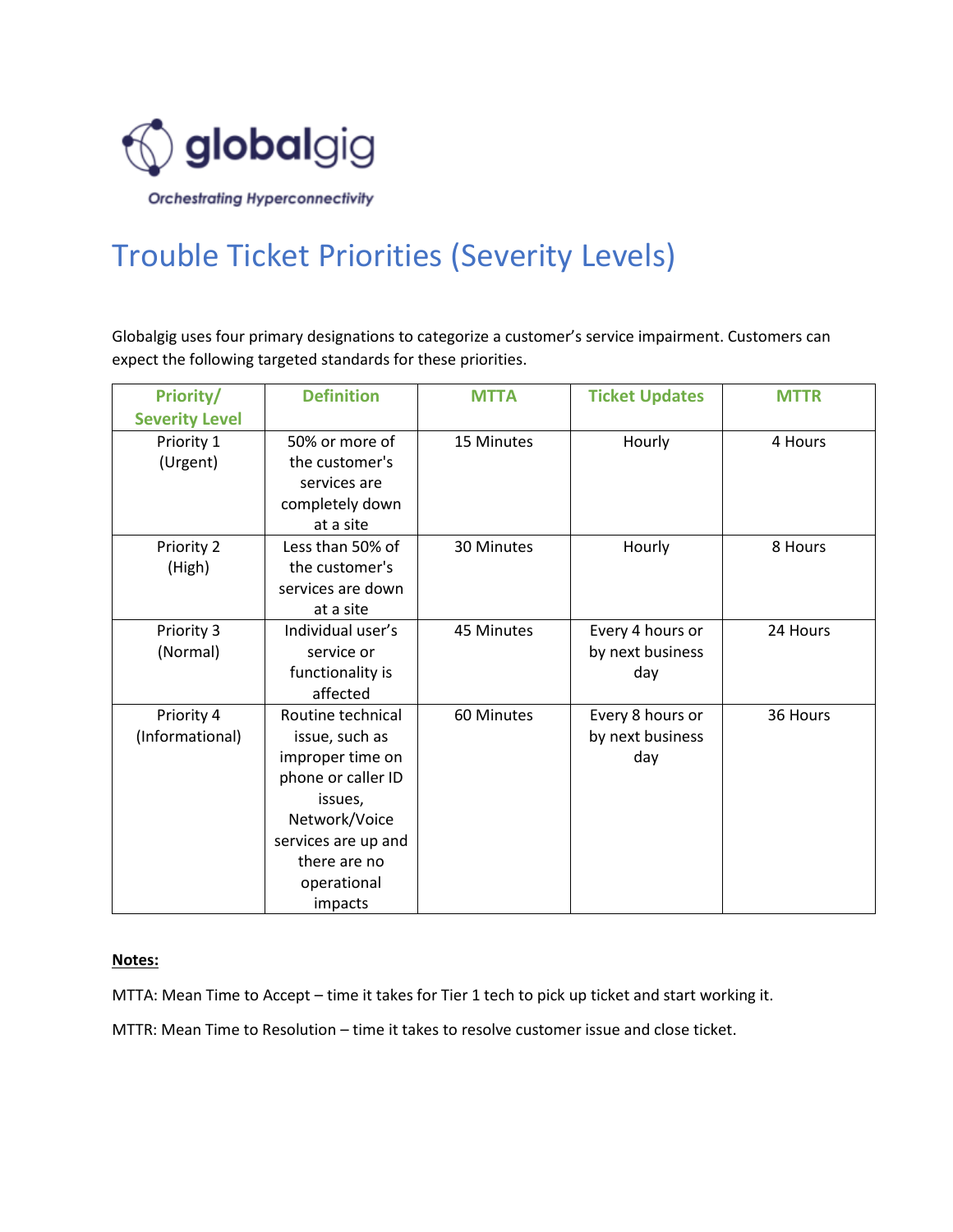

### Wireless Notifications:

Customers using wireless managed service as their primary or backup WAN connection can be set up to receive notifications based on the service level agreement.

- 1. Alert Notification Up Down
- 2. Alert Notification Usage

When opening a ticket with Global gig support on wireless issues please provide the following template with as much of the information as possible

SIM:

APN:

Device Type:

SIM Location:

Symptom/Details:

### Wireline Notifications

Customers using wireline managed services can be set up to receive notifications based on the service level agreement.

1. Alert Notification – Up Down

When opening a ticket with Global gig support on wireless issues, please provide the following template with as much of the information as possible

Service ID:

Service Type and Size:

Carrier:

Service Location:

Symptom/Details: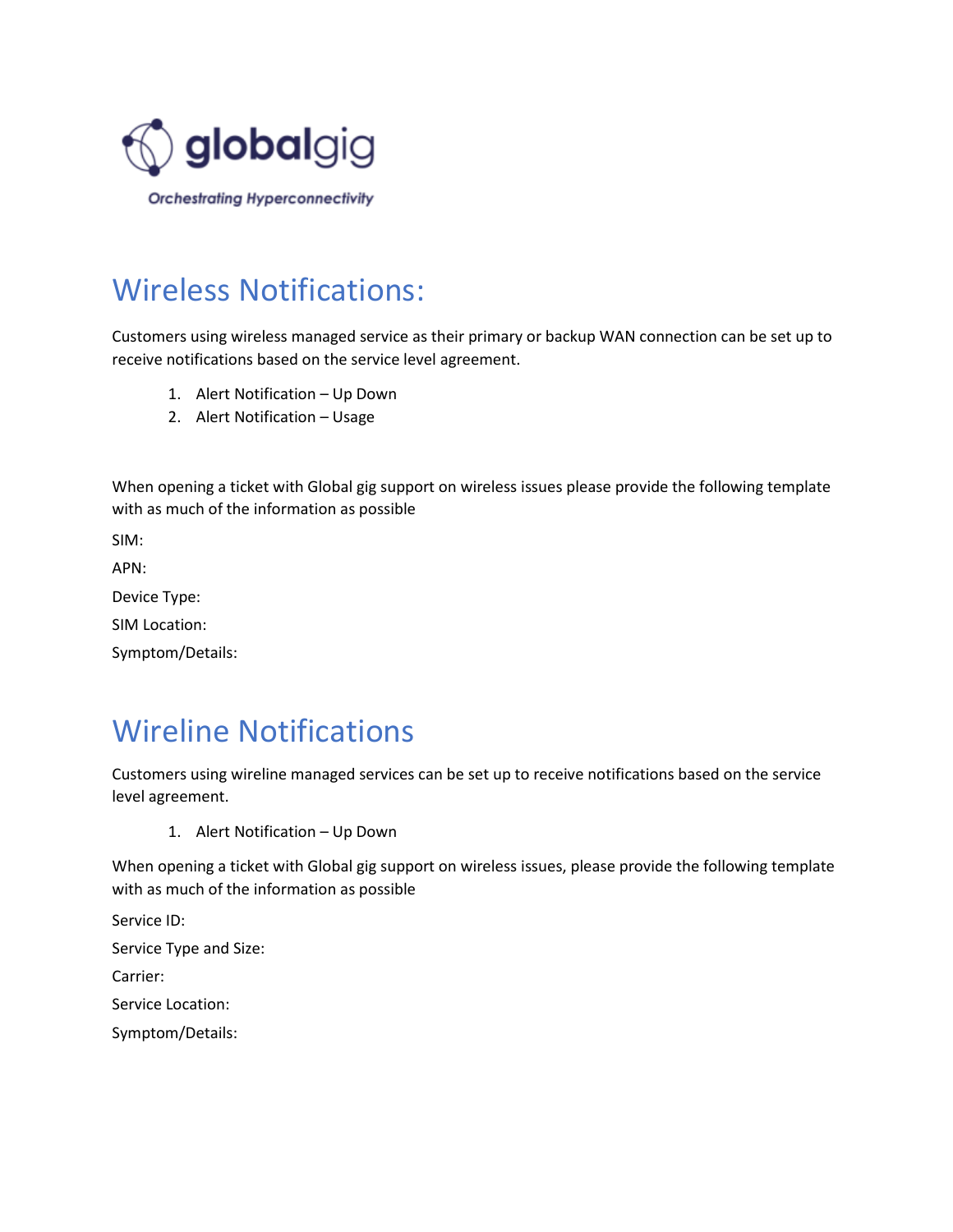### SDWAN Notifications

Customers using SDWAN managed service can be set up to receive notifications based on the service level agreement.

1. Alert Notification – Up Down

When opening a ticket with Global gig support on SDWAN issues please provide the following template with as much of the information as possible

| Service ID:            |
|------------------------|
| Service Type and Size: |
| Carrier:               |
| Service Location:      |
| SIM:                   |
| APN:                   |
| Device Type:           |
| SIM Location:          |
|                        |

Symptom/Details:

### Escalation Timeline Guidelines

The average repair time is four hours. The Enterprise Support/NOC is available 24/7/365. If you feel the need to escalate an issue at any time, please do so. We are here to help.

- **1<sup>st</sup> Level of Escalation** One hour after the ticket has been opened.
- **2<sup>nd</sup> Level of Escalation** Two hours after the ticket has been opened.
- **3<sup>rd</sup> Level of Escalation** Three hours after the ticket has been opened.
- **<sup>4th</sup> Level of Escalation** Four hours after the ticket has been opened.